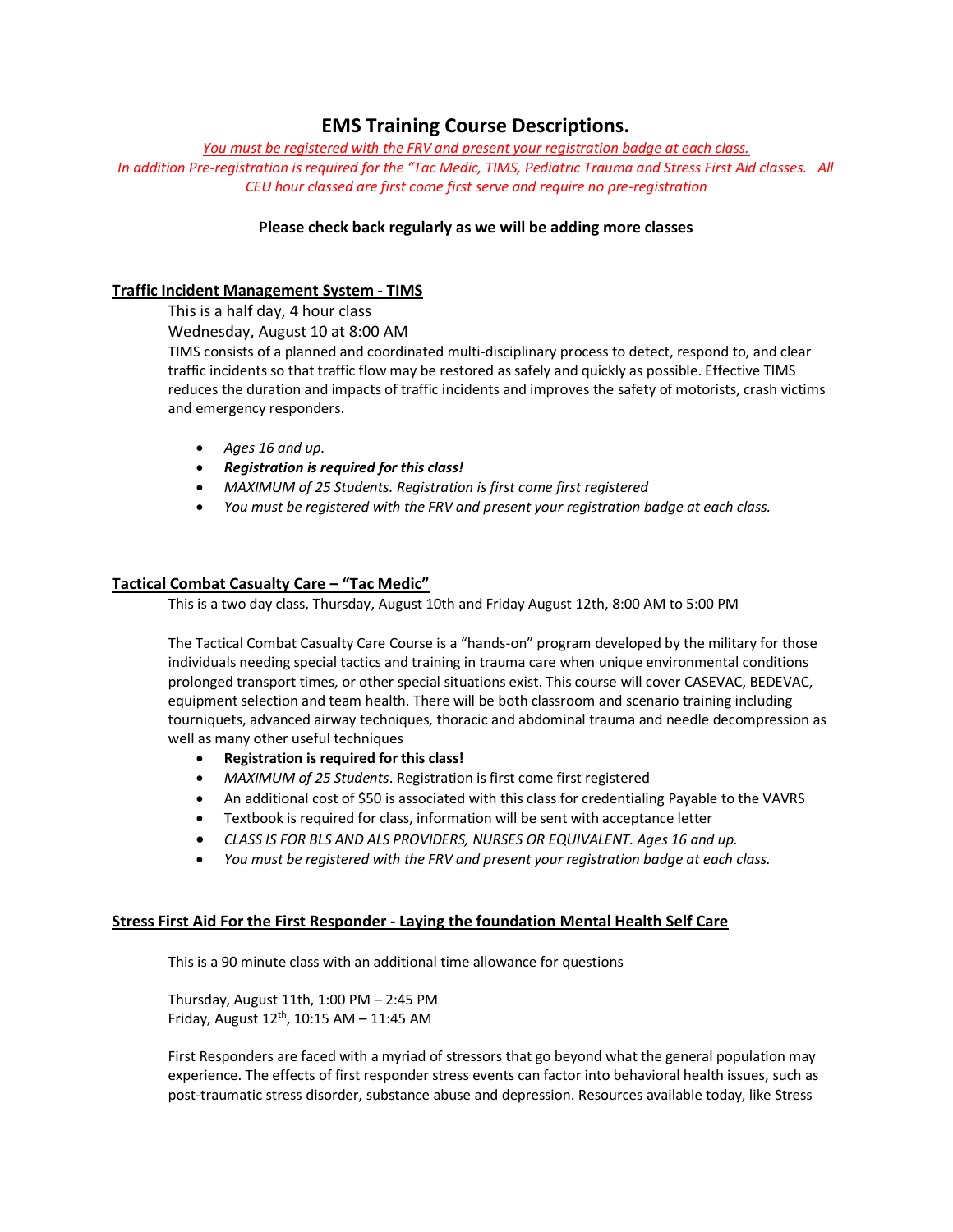First Aid (SFA), address the unique stressors related to first responders and build on the strengths of first responders, including a sense of belonging, support from one another and a strong sense of purpose.

SFA is a flexible set of tools used to care for stress reactions in fire and EMS personnel. Unlike other acute stress management procedures, SFA was designed specifically to support firefighters and EMS personnel. The goal of SFA is to restore health and readiness after a stress reaction. SFA is a toolkit that emphasizes the importance of continuously monitoring the stress of fire and rescue personnel, to quickly recognize and appropriately help individuals who are reacting to stress and are in need of interventions to promote healing.

- **Registration is required for this class!**
- *MAXIMUM of 25 Students*. Registration is first come first registered
- Information will be sent with acceptance letter.
- *You must be registered with the FRV and present your registration badge at each class.*

#### **Pediatric Trauma**

Thursday, August  $11<sup>th</sup>$ , 3:00 PM – 5:00 PM Friday, August 12, 8:00 AM – 10 AM

Students will differentiate the unique needs of injured children, recognize common types of injuries by developmental stage and identify indications for transfer to a Level I Pediatric Trauma Center.

Overview of the scope of the problem of pediatric trauma and how pediatric trauma centers provide optimal care to injured children.

Expanding cases studies of injured children to include common types of injuries such as child physical abuse, drowning, motor vehicle, all-terrain vehicle and bicycle crashes, animal related injuries and burns. Within each case study, salient points related to trauma resuscitation and ongoing care will be described such as referral for specialty services, acute resuscitation strategies, operative vs non-operative management approaches and maintenance of normothermia in the injured child.

- **Registration is required for this class!**
- *MAXIMUM of 25 Students*. Registration is first come first registered
- Information will be sent with acceptance letter.
- *You must be registered with the FRV and present your registration badge at each class.*

### **Infectious Disease Instructor Update**

Thursday, August  $11<sup>th</sup>$ , 8:00 AM – 12:00 PM

### **2021 National EMS Educations Standards**

Friday, August  $12^{th}$ , 1:00 PM – 5:00 PM